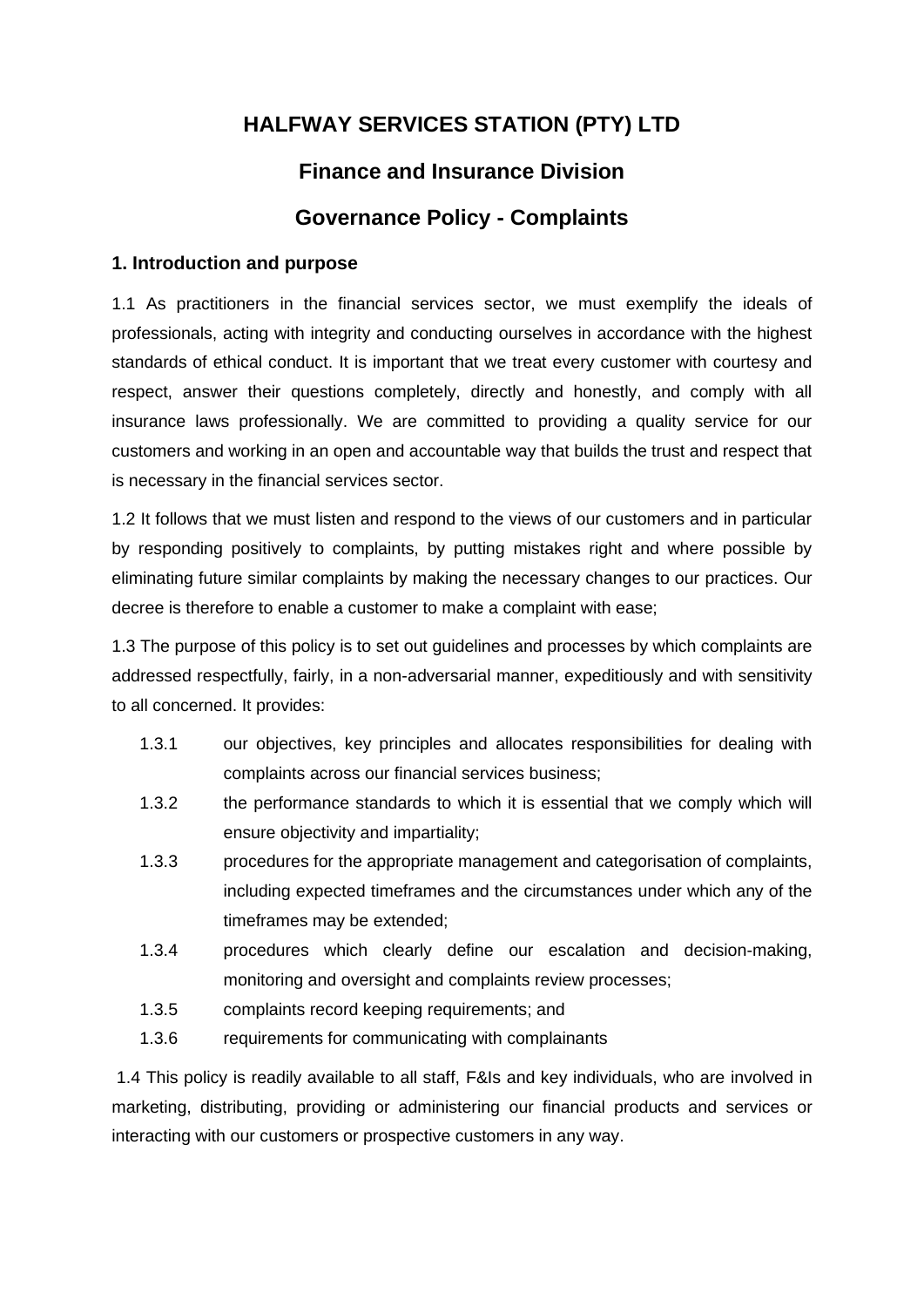1.5 A simple but specific complaints procedure (see point 5.5) will be published on our website together with a complaints form to enable customers to lodge a complaint online, quickly and efficiently, which will go directly to a key individual whose responsibility is to handle the complaint from lodgement to conclusion.

## **2. Definitions**

**"advice"** means any recommendation, guidance or proposal of a financial nature furnished, by any means or medium, to any customer or group of customers:

- a) in respect of the purchase of any financial product; or
- b) on the conclusion of any other transaction, including a loan or cession aimed at the incurring of any liability or the acquisition of any right or benefit in respect of any financial product; or
- c) on the variation of any term or condition applying to a financial product, on the replacement of any such product, or on the termination of any purchase of any such product, and irrespective of whether or not such advice
	- is furnished in the course of or incidental to financial planning in connection with the affairs of the customer; or
	- results in any such purchase, investment, transaction, variation, replacement or termination, as the case may be, being effected.

**"compensation payment"** means a payment, other than a goodwill payment, made by us to a complainant to compensate the complainant for a proven or estimated financial loss incurred as a result of our contravention, non-compliance, action, failure to act, or unfair treatment forming the basis of the complaint, where we accept liability for having caused the loss concerned. Compensation payment excludes

- a) payment of amounts contractually due to the complainant in terms of the financial product or service concerned, or
- b) refunds of amounts paid by or on behalf of the complainant to us where such payments were not contractually due

but includes interest on late payment of amounts or refunds referred to in (a) or (b).

**"complainant"** means a person who submits a complaint and includes

- a) an insured or the insured's successor in title;
- b) a beneficiary or the beneficiary's successor in title;
- c) a person whose life is Insured under a policy;
- d) a person that pays a premium in respect of a policy;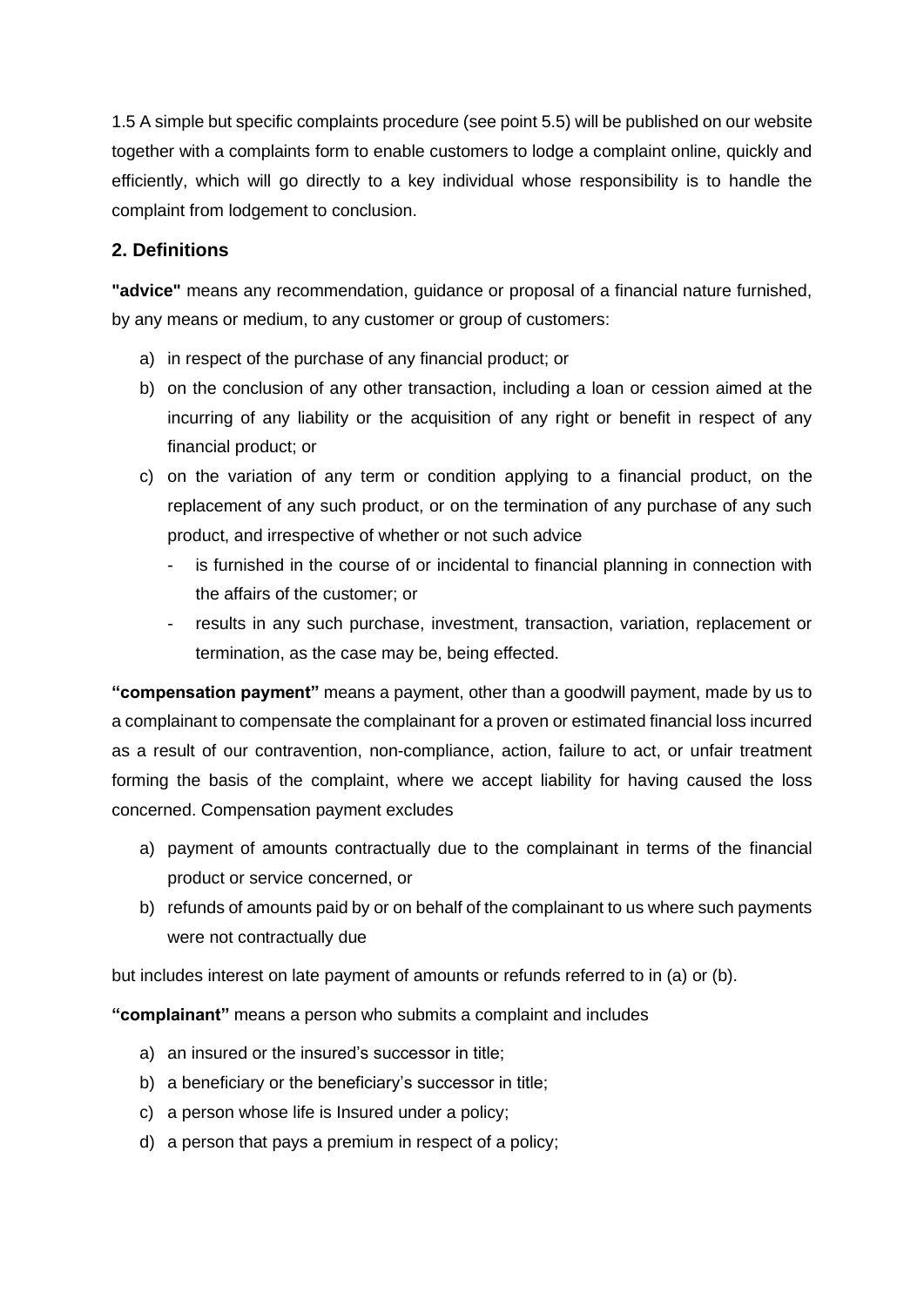e) a potential Insured or potential member of a group scheme whose dissatisfaction relates to the relevant application, approach, solicitation or advertising or marketing material,

who has a direct interest in the agreement, policy or service to which the complaint relates, or a person acting on behalf of a person referred to in (a) to (e);

**"complaint"** means an expression of dissatisfaction by a person relating to a policy or service provided or offered by us which indicates or alleges that

- a) we have contravened or failed to comply with an agreement, a law, a rule, or a code of conduct which is binding on us; or
- b) our maladministration or wilful or negligent action or failure to act, has caused the person harm, prejudice, distress or substantial inconvenience; or
- c) we have treated the person unfairly.

**"continuous professional development" or "CPD"** means a process of learning and development, with the aim to enable our key individuals and our F&Is to maintain capabilities to perform competently within the categories or subcategories in which they render financial services.

**"customer"** means a specific person or group of persons, excluding the general public, who is or may become the subject to whom a financial service is rendered by us intentionally, or is the successor in title of such person or the beneficiary of such service.

**"customer query"** means a request that we receive by or on behalf of a customer or prospective customer, for information regarding our products, services or related processes, or to carry out a transaction or action in relation to any such product or service.

**"FAIS"** means the Financial Advisory and Intermediary Services Act;

"**F&I or representative**" means any person who renders a financial service to our customer on our behalf, in terms of our conditions of employment or any other mandate, but excludes a person rendering clerical, technical, administrative, legal, accounting or other service in a subsidiary or subordinate capacity, which service

- a) does not require judgment on the part of the latter person; or
- b) does not lead a customer to any specific transaction in respect of a financial product in response to general enquiries.

**"financial product"** means a long-term or a short-term insurance contract or policy, referred to in the Long-term Insurance Act, 1998 (Act No. 52 of 1998), and the Short-term Insurance Act, 1998 (Act No. 53 of 1998), respectively.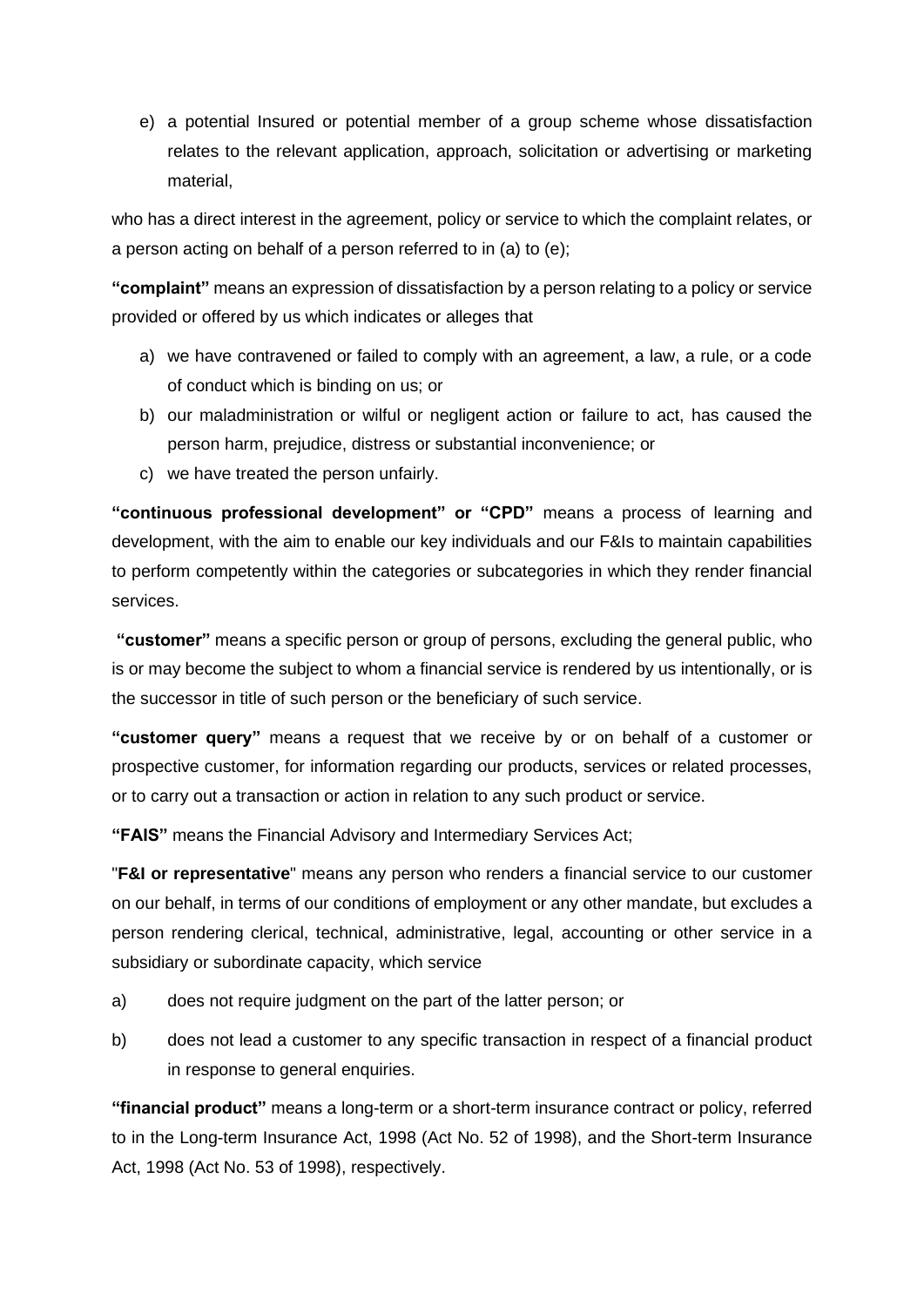### **"financial service"** means

- a) furnishing advice; or
- b) furnishing advice and rendering an intermediary service; or
- c) rendering an intermediary service.

### **"FSCA or Authority**" means the Financial Sector Conduct Authority

**"goodwill payment"** means a payment we make to a complainant as an expression of goodwill aimed at resolving a complaint, but where we do not accept liability for any financial loss to the customer as a result of the matter complained about.

**"intermediary service"** means any act other than the furnishing of advice, performed by a person for or on behalf of our customer or product supplier

- a) the result of which is that a customer may enter into, offers to enter into or enters into any transaction in respect of a financial product with a product supplier; or
- b) with a view to
	- buying, selling or otherwise dealing in (whether on a discretionary or nondiscretionary basis), managing, administering, keeping in safe custody, maintaining or servicing a financial product purchased by a customer;

- collecting or accounting for premiums or other moneys payable by the customer in respect of a financial product

**"key individual"** means any natural person responsible for managing or overseeing, either alone or together with other so responsible persons, the activities relating to the rendering of any financial service and who is authorised as a key individual by the FSCA

**"reject and rejected"** in relation to a complaint means that the complaint has not been upheld and we regard the complaint as finalised after advising the complainant that we do not intend to take any further action to resolve the complaint.

**"upheld"** in relation to a complaint means that the complaint has been finalised in such a manner that the complainant has explicitly accepted that the matter is fully resolved or that it is reasonable for us to assume that the complainant has been so accepted.

## **3. 1. Allocation of responsibilities**

- 3.1 The person responsible for making decisions or recommendations in respect of complaints generally or a specific complaint will be the key individual that is overseeing our financial services division and we will ensure that the key individual;
	- 3.1.1 is adequately empowered to make impartial decisions or recommendations;
	- 3.1.2 will not be subject to a conflict of interest;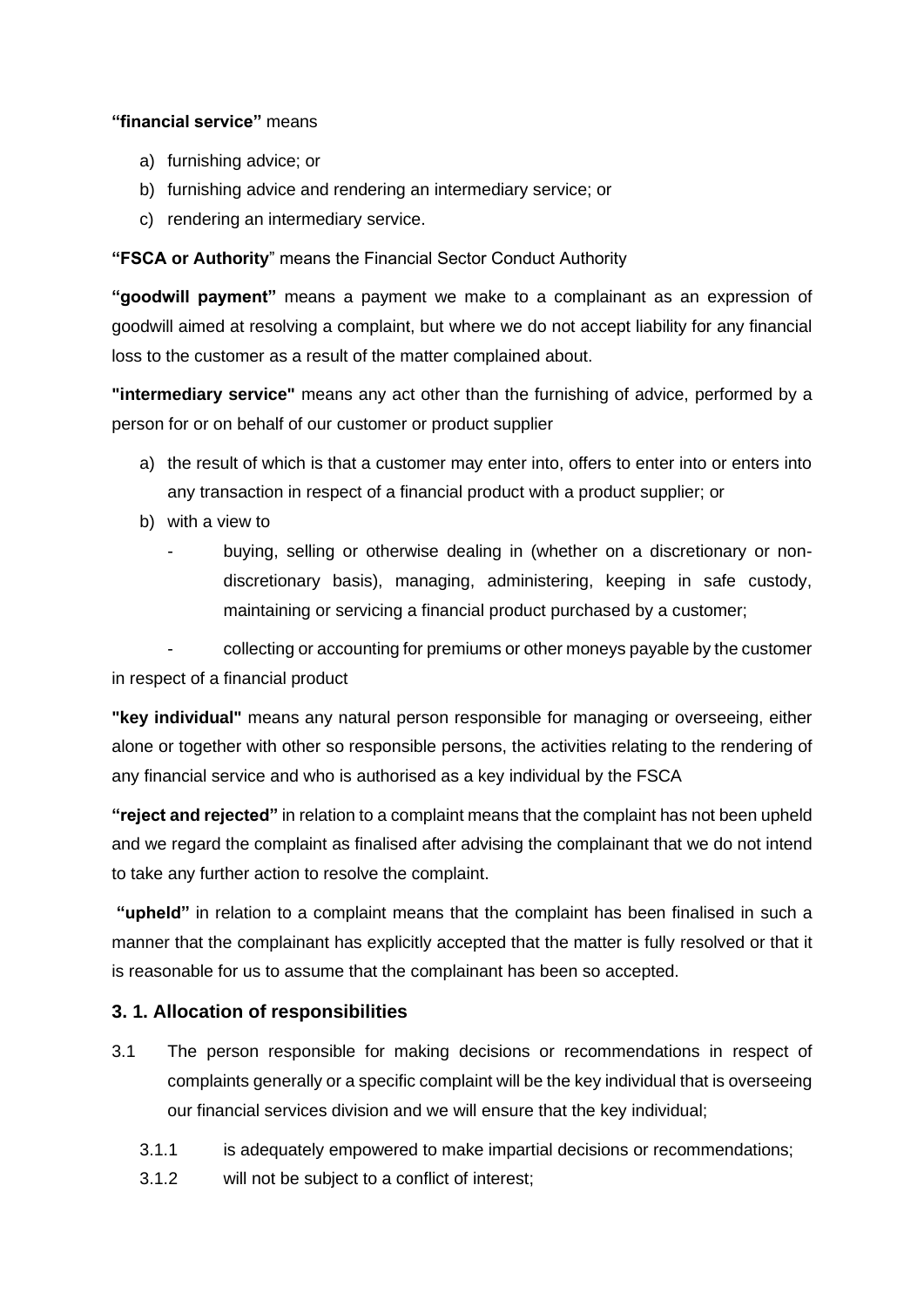- 3.1.3 is adequately trained; and
- 3.1.4 has an appropriate mix of experience, knowledge and skills in complaints handling, fair treatment of customers, the subject matter of the complaints concerned and relevant legal and regulatory matters;
- 3.2 For training purposes, we will make use of our product suppliers, appropriate training providers, CPD providers and our external compliance officers.

## **4. Categorisation of complaints**

4.1 Complaints that we receive will be categorised as follows:

| <b>Categories</b> | <b>Complaints</b>              | <b>First action to be taken</b>   |
|-------------------|--------------------------------|-----------------------------------|
| Category 1        | complaints relating to the     | Within 24 hours confirm receipt   |
|                   | design of a policy or related  | and commence procedure in point   |
|                   | service, including the         | 5 of this policy                  |
|                   | premiums or other fees or      |                                   |
|                   | charges related to that policy |                                   |
|                   | or service                     |                                   |
| Category 2        | complaints relating to         | Within 24 hours confirm receipt   |
|                   | information provided to        | and commence procedure in point   |
|                   | customers;                     | 5 of this policy                  |
| Category 3        | complaints relating to advice; | Within 24 hours confirm receipt   |
|                   |                                | and commence procedure in point   |
|                   |                                | 5 of this policy                  |
| Category 4        | complaints relating to policy  | Within 24 hours confirm receipt   |
|                   | performance;                   | and pass to the insurer or binder |
|                   |                                | holder. Maintain a watching brief |
| Category 5        | complaints relating to service | Within 24 hours confirm receipt   |
|                   | to customers, including        | and pass to the insurer or binder |
|                   | complaints relating to premium | holder. Maintain a watching brief |
|                   | collection or lapsing of       |                                   |
|                   | policies;                      |                                   |
| Category 6        | complaints relating to policy  | Within 24 hours confirm receipt   |
|                   | accessibility, changes or      | and pass to the insurer or binder |
|                   | switches;                      | holder. Maintain a watching brief |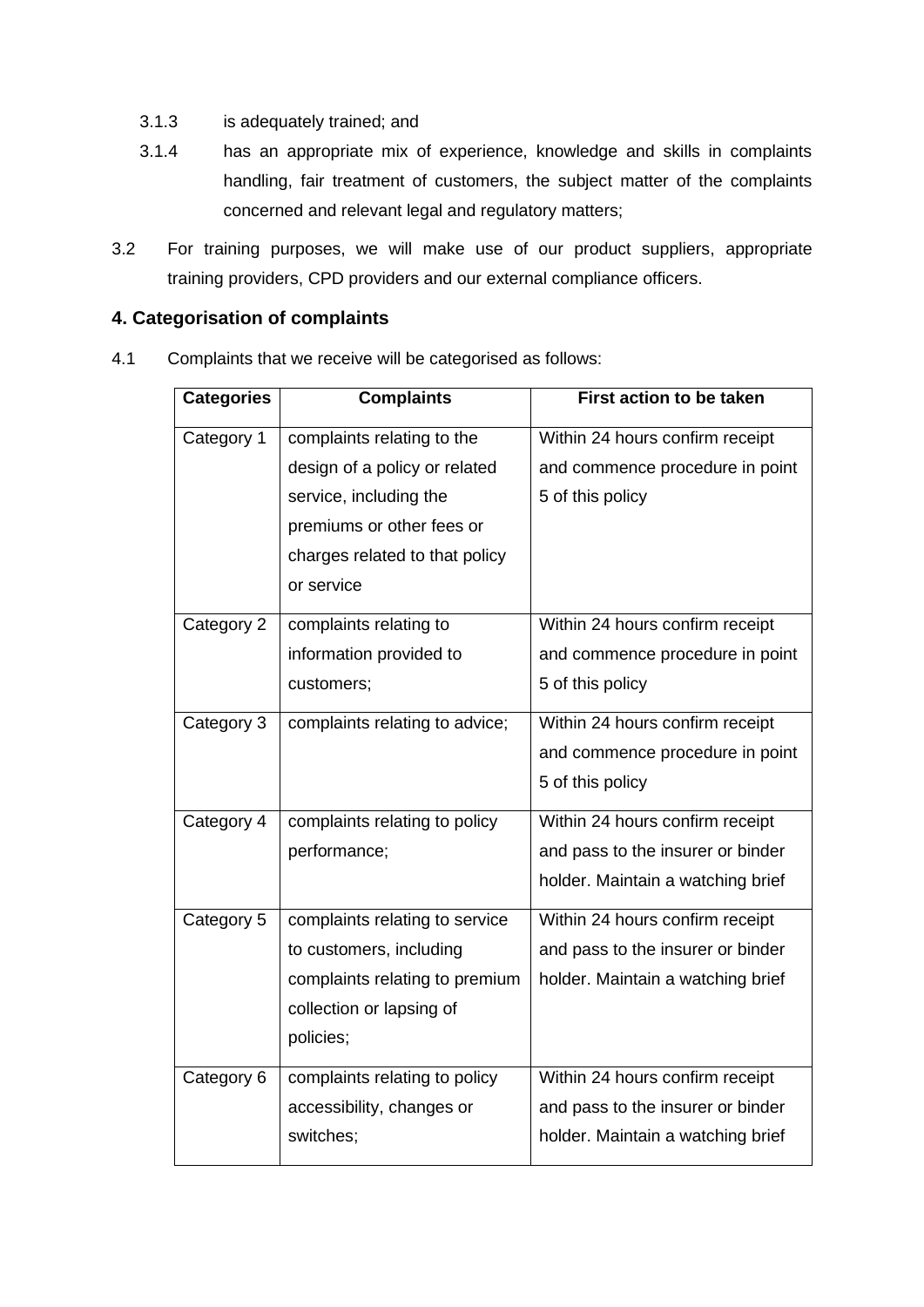| Category 7 | complaints relating to   | Within 24 hours confirm receipt   |
|------------|--------------------------|-----------------------------------|
|            | complaints handling:     | and commence procedure in point   |
|            |                          | 5 of this policy                  |
| Category 8 | complaints relating to   | Within 24 hours confirm receipt   |
|            | insurance risk claims,   | and pass to the insurer or binder |
|            | including non-payment of | holder. Maintain a watching brief |
|            | claims                   |                                   |
| Category 9 | other complaints         | Within 24 hours confirm receipt   |
|            |                          | and commence procedure in point   |
|            |                          | 5 of this policy                  |

4.2 We will, in addition to the categorisation set out above, consider additional categories relevant to our business model, policies, services and customer base that will support the effectiveness of our complaint management framework in managing conduct risks and effecting improved outcomes and processes for our customers.

## **5. Our complaints management process**

5.1 Our process ensures that potential complainants do not face unreasonable barriers to make a complaint. Our process is transparent, visible and accessible through channels that are appropriate and accessible to our customers. Customers and prospective customers have a single point of contact for submitting complaints, this person being our key individual.

5.2 We provide total transparency of our process which includes adequate and appropriate communication to customers and prospective customers regarding how to complain, the type of information required from the complainant; where, how and to whom to submit the complaint; and any time limits on submitting complaints. In this regard we make use of a complaints application form which we publish on our website, and is included in this policy as annexure A.

5.3 Our complaints process will always be free of charge to the complainant.

5.4 All complaints will be acknowledged within 24 hours of receipt and complainants will be informed of the process that will be followed in handling the complaint, including how to obtain details of our complaints management framework and the name of the person that will be dealing with the complaint.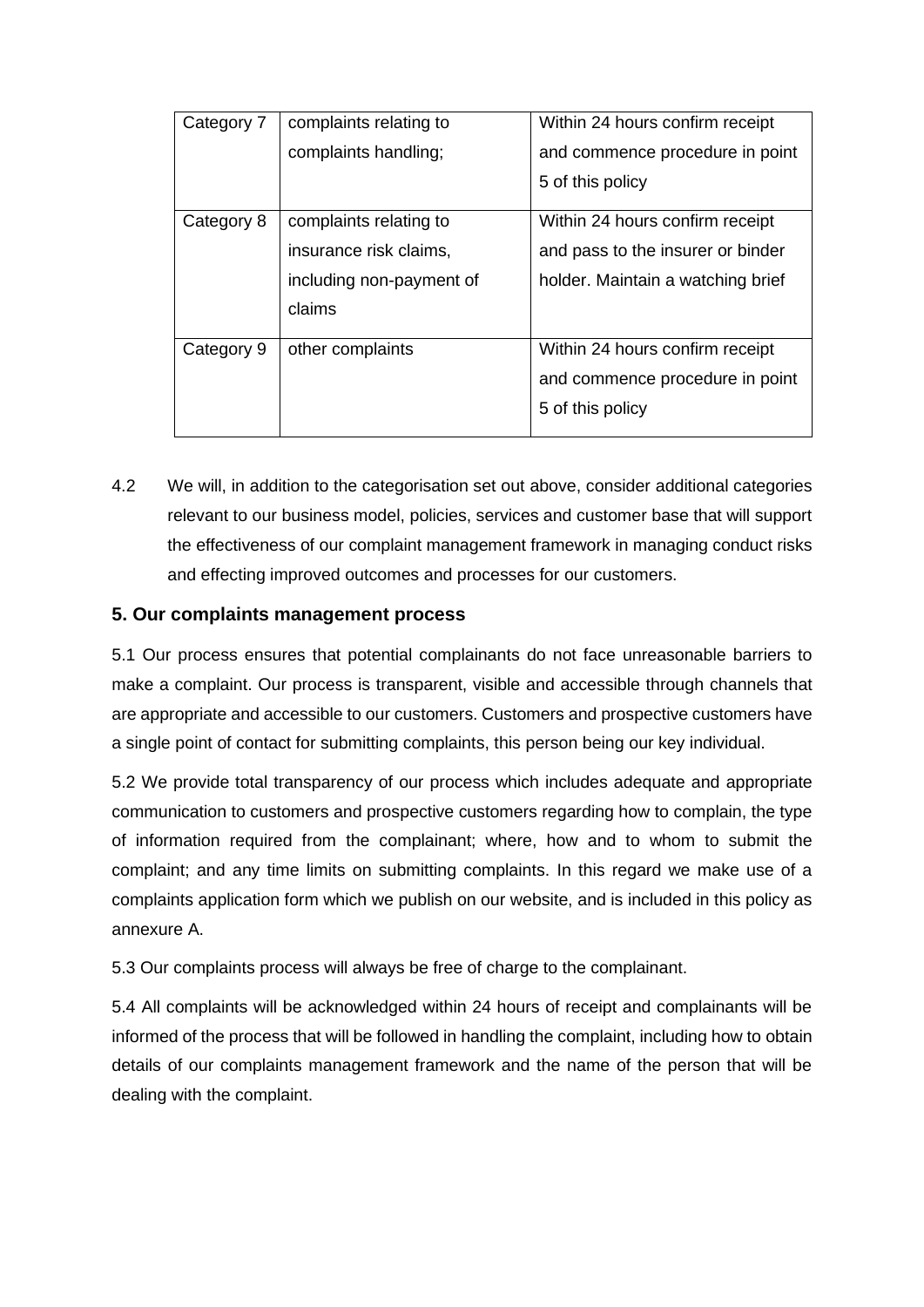#### 5.5 our complaints 'traffic' flow

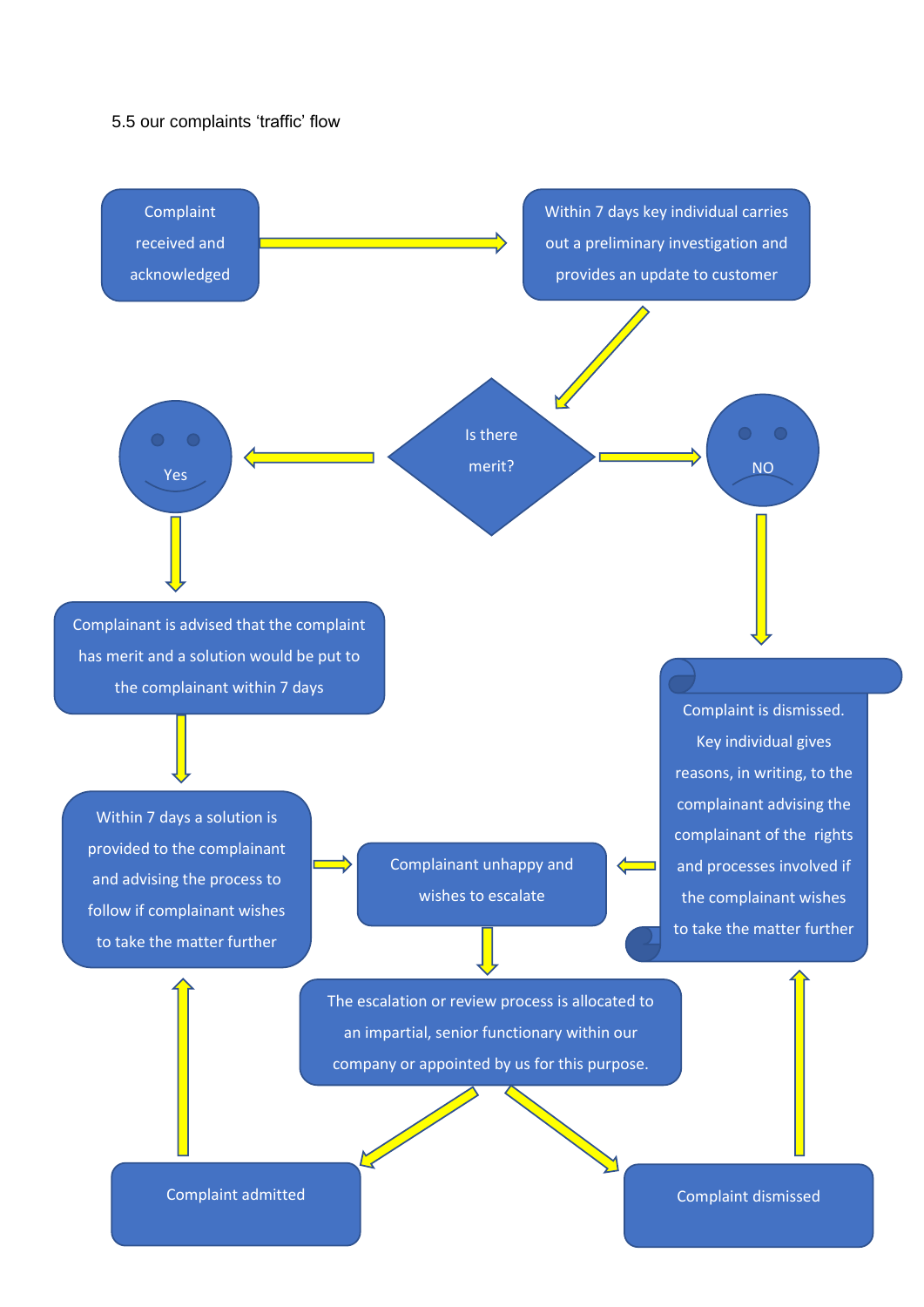5.6 Complainants will be kept adequately informed of the progress of their complaint. Where resolution takes longer than expected, the complainant will be informed of causes of the delay and provided with revised timelines.

5.7 Where a complaint is upheld, any commitment by us to make a compensation payment, goodwill payment or to take any other action will be carried out within 7 days

5.8 If we reject a complaint, the complainant will be provided with clear and adequate reasons for the decision and will be informed of any applicable escalation or dispute resolution processes, including how to use them and any relevant time limits.

5.9 We provide an escalation and review process for complex or unusual complaints to enable complainants to escalate complaints not resolved to their satisfaction, which escalation and review process will be allocated to an impartial, senior functionary either employed by us or outsourced to an appropriately skilled person.

5.10 Where complaints relate to the services provided by an external administrator, we will retain a 'watching brief' on the complaint, ensure that due process being followed, and that the complainant is kept informed of the progress.

## **6. Record keeping, monitoring and analysis of complaints**

6.1 The monitoring and analysis of complaints is a key tool for us to use to identify, manage and mitigate market conduct risks within our operations and to identify areas where we can improve customer trust, but particularly to provide us with a guide to prevent recurrences of errors. We will scrutinise complaints information on an ongoing basis and will use our findings for F&I training purposes

6.2 Our findings will be used to

- 6.2.1 identify root causes common to categories of complaints and instances where such root causes are likely to affect our other customers, products or processes;
- 6.2.2 identify failings in control systems;
- 6.2.3 detect poor staff or service provider performance, lack of skills or misconduct;
- 6.2.4 track the success of our TCF delivery, or risks to TCF delivery; and
- 6.2.5 demonstrate the benefits of effective complaints management by using lessons from complaints analysis to effect meaningful improvements for our customers

### 6.3 Our complaints records will include

- 6.3.1 all relevant details of the claimant and the subject matter of the complaint;
- 6.3.2 copies of all relevant evidence, correspondence and decisions;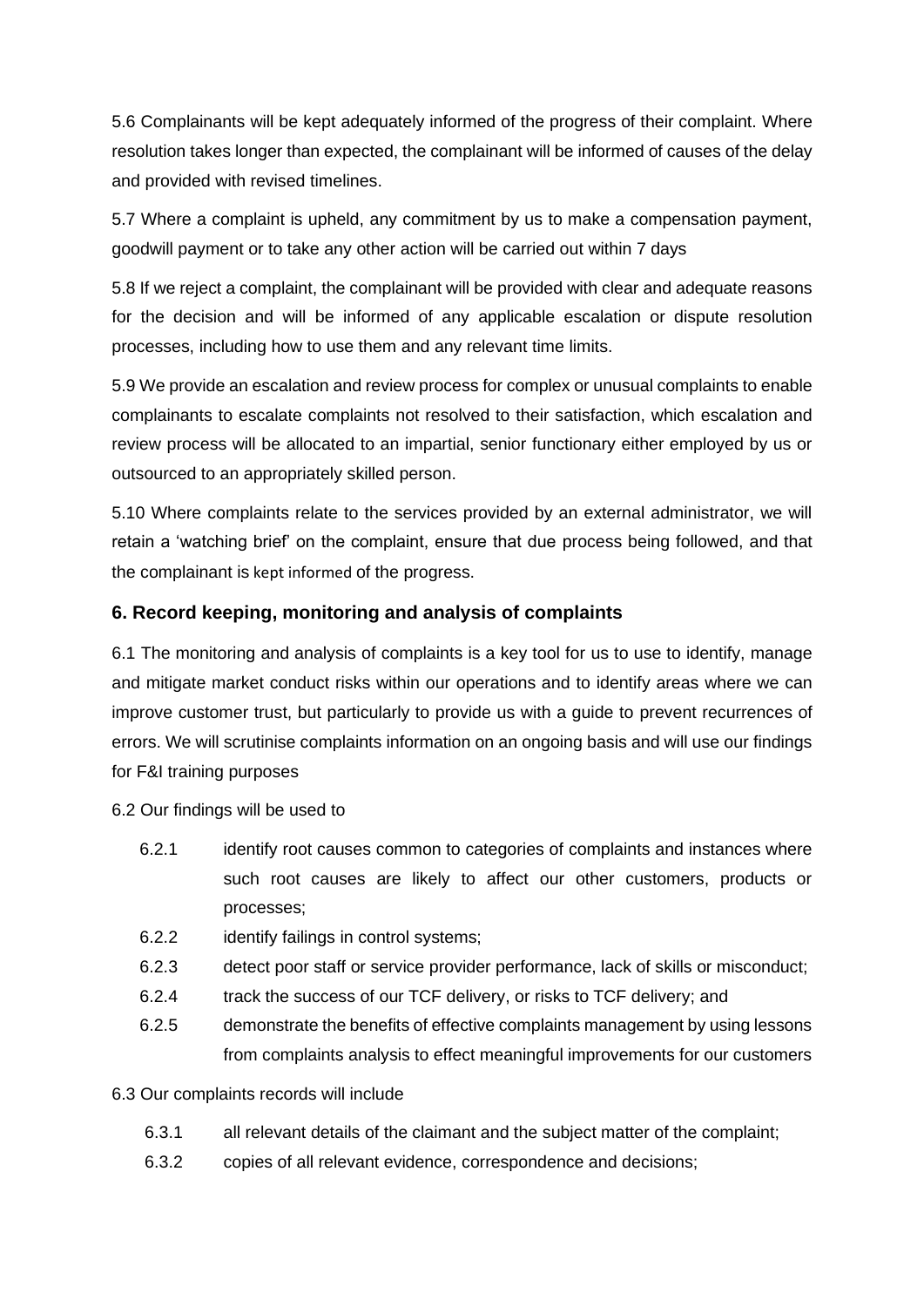- 6.3.3 the complaint categorisation as set out in point 4.1 above; and
- 6.3.4 progress and status of the complaint, including whether such progress is within or outside any set timelines.

6.4 We will maintain the following data in relation to complaints

- 6.4.1 number of complaints received;
- 6.4.2 number of complaints upheld;
- 6.4.3 number of rejected complaints and reasons for the rejection;
- 6.4.4 number of complaints escalated to our complaints escalation process;
- 6.4.5 number of complaints referred to an ombud and their outcome;
- 6.4.6 number and amounts of compensation payments made;
- 6.4.7 number and amounts of goodwill payments made; and
- 6.4.8 total number of complaints outstanding.

## **7. Working with the Ombud**

7.1 The mission of the office of the Ombud for financial services providers is to promote consumer protection and enhance the integrity of the financial services industry through resolving complaints impartially, expeditiously and economically in a procedurally fair and informal manner. We wish to work with the Ombud whenever required to do so, and accordingly will

- 7.1.1 clearly and transparently communicate the availability and contact details of the relevant Ombud's services to customers and prospective customers at point of sale, on receipt of a complaint and when we reject a complaint;
- 7.1.2 display and make available information regarding the availability and contact details of the relevant Ombud's services on our website;
- 7.1.3 attempt to resolve a complaint with the complainant before a final determination or ruling is made by an Ombud.
- 7.1.4 Be open and honest and co-operate with the Ombud in endeavouring to resolve complaints through conciliation or mediation (as opposed to final ruling or determination) as the preferred option;
- 7.1.5 monitor determinations, publications and guidance issued by relevant Ombuds with a view to identifying failings or risks in our own products or practices.

## **8.Monitoring and Policy Review**

8.1 It is essential that, once approved, this policy remains relevant, fit for purpose and consistent with our mission and objectives. Policy compliance must be monitored by recording issues arising from implementation, gathering feedback and by monitoring decisions taken in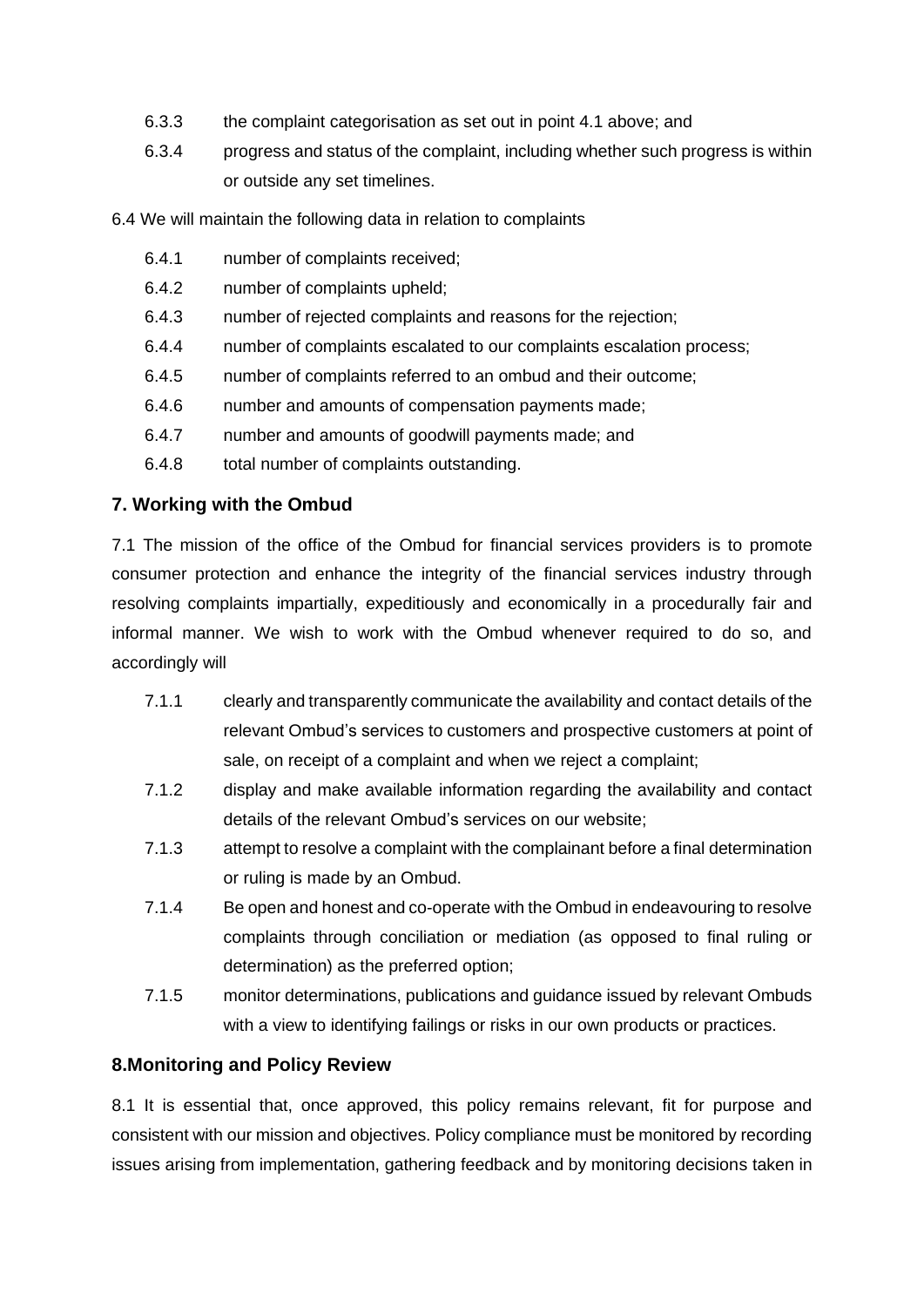terms of the policy. Information collected through monitoring activities will be used during the formal review of the policy.

8.2 Amendments to this policy can be approved and implemented only as a result of a formal policy review with appropriate stakeholder consultation which review will consider, inter alia, consistency with best practice and the strategic direction of our group.

# **9. Policy Sign-Off**

This governance policy was accepted and approved by stakeholders as follows:

| <b>NAME</b>             | <b>SIGNATURE</b> | <b>DATE</b> |
|-------------------------|------------------|-------------|
| ANTHONYCHALLES RINBANLE | yunn,            | 1/20/9      |
| KEY INDIVIDUAL.         |                  |             |
|                         |                  |             |
|                         |                  |             |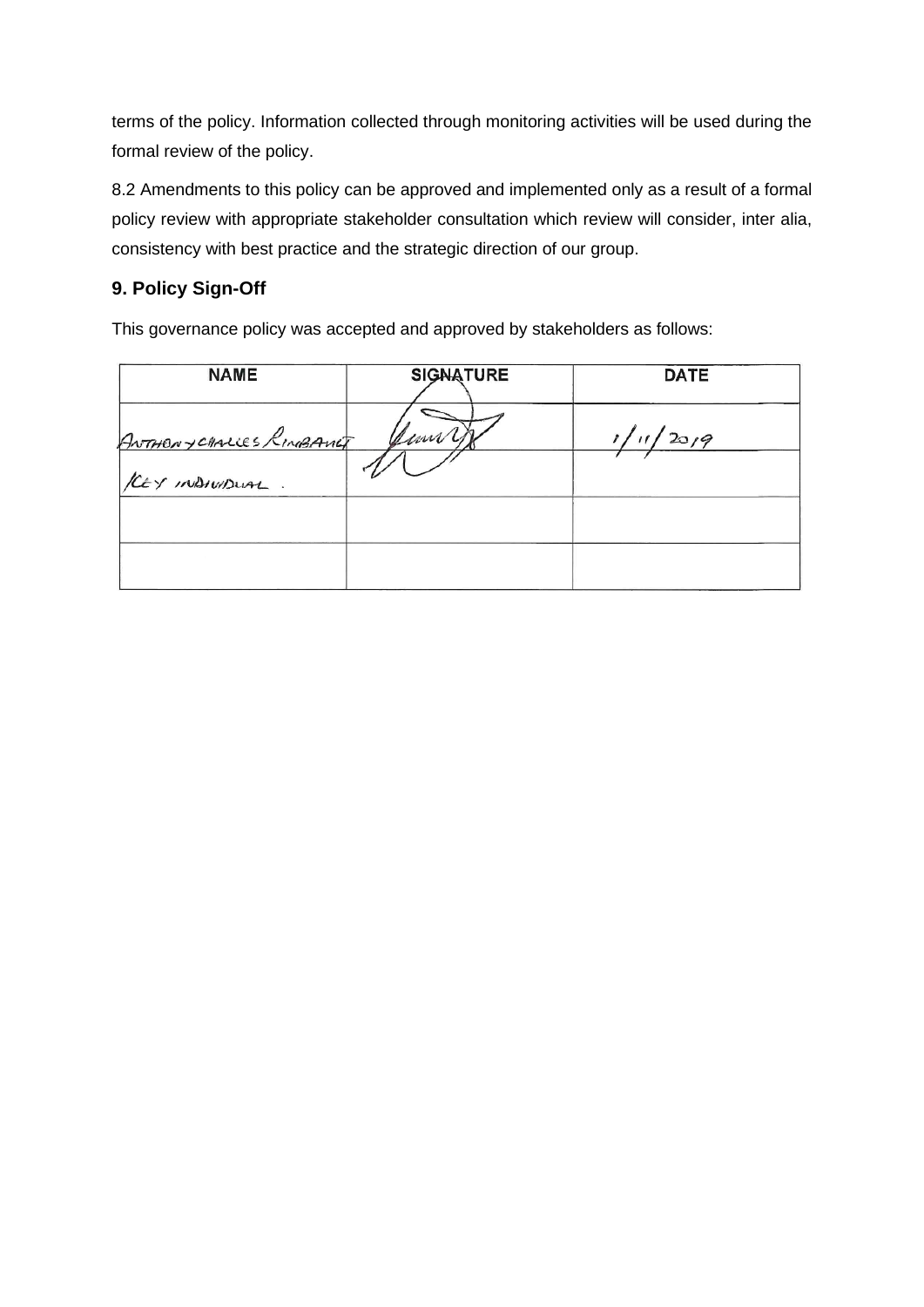# **ANNEXURE A – COMPLAINT FORM**

**Please use this form to tell us about your complaint. Should you need assistance to complete the form, kindly contact us on 039 9787500. The form, together with supporting documentation can be returned via e-mail to tonyr@halfway.co.za, or via fax on 039 9787565**.

#### **Please give us your details:**

(If you are acting as a representative of the complainant, please attach an explanation as to why you are lodging the complaint)

| Surname:            |                 | Title: |
|---------------------|-----------------|--------|
| <b>First Names:</b> |                 |        |
| <b>Identity No:</b> | Occupation:     |        |
| E-mail              |                 |        |
| Province:           |                 | Postal |
|                     |                 | Code:  |
| Phone number 1:     | Phone number 2: |        |
| Email:              |                 |        |

**Wherever possible, we would prefer corresponding by email as this minimises delays in corresponding with you. If there is any change in your contact details, kindly notify us immediately.**

#### **Details of anyone complaining with you**

| Surname:            |                 | Title: |  |
|---------------------|-----------------|--------|--|
| <b>First Names:</b> |                 |        |  |
| <b>Identity No:</b> | Occupation:     |        |  |
| E-mail              |                 |        |  |
| Province:           |                 | Postal |  |
|                     |                 | Code:  |  |
| Phone number 1:     | Phone number 2: |        |  |
| Email:              |                 |        |  |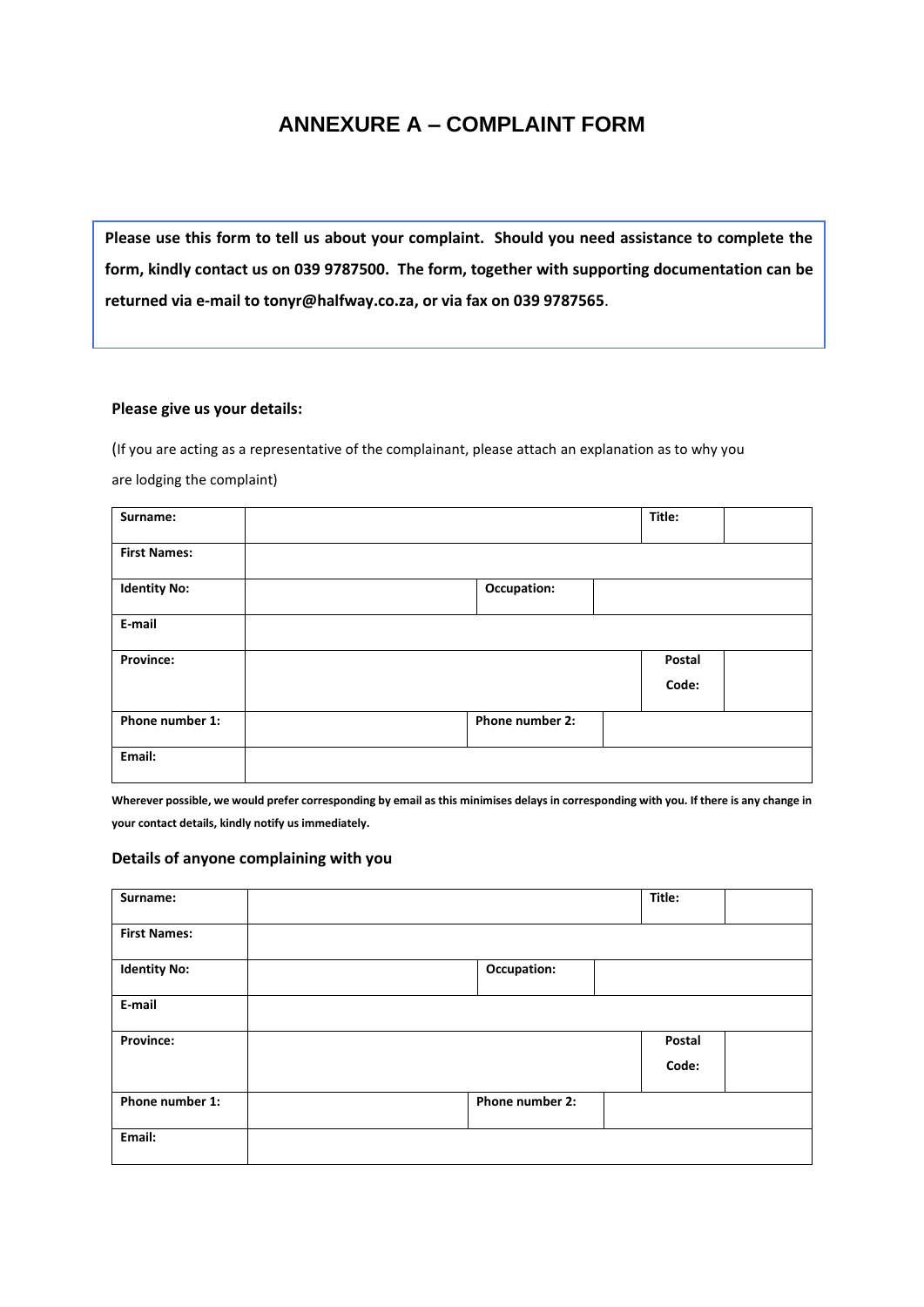| <b>Categories</b> | <b>Complaint</b>                                                                | <b>Tick</b> |
|-------------------|---------------------------------------------------------------------------------|-------------|
|                   |                                                                                 | here        |
| Category 1        | complaints relating to the design of a policy or related service, including the |             |
|                   | premiums or other fees or charges related to that policy or service             |             |
| Category 2        | complaints relating to information provided to customers;                       |             |
| Category 3        | complaints relating to advice;                                                  |             |
| Category 4        | complaints relating to policy performance;                                      |             |
| Category 5        | complaints relating to service to customers, including complaints relating to   |             |
|                   | premium collection or lapsing of policies;                                      |             |
| Category 6        | complaints relating to policy accessibility, changes or switches;               |             |
| Category 7        | complaints relating to complaints handling;                                     |             |
| Category 8        | complaints relating to insurance risk claims, including non-payment of claims   |             |

#### **Which company, advisor or person are you complaining about?**

This can be:

- Our F&I who advised you with regards to the products; or
- The insurer or product provider for the financial products that were recommended by our F&I; or
- The company appointed to administrator the products; or
- The person or company handling a claim.

| Name:                  |  |
|------------------------|--|
| <b>Contact number:</b> |  |
| Email:                 |  |

#### **Is there any other person or business that you are complaining about?**

| Name:           |  |
|-----------------|--|
| Contact number: |  |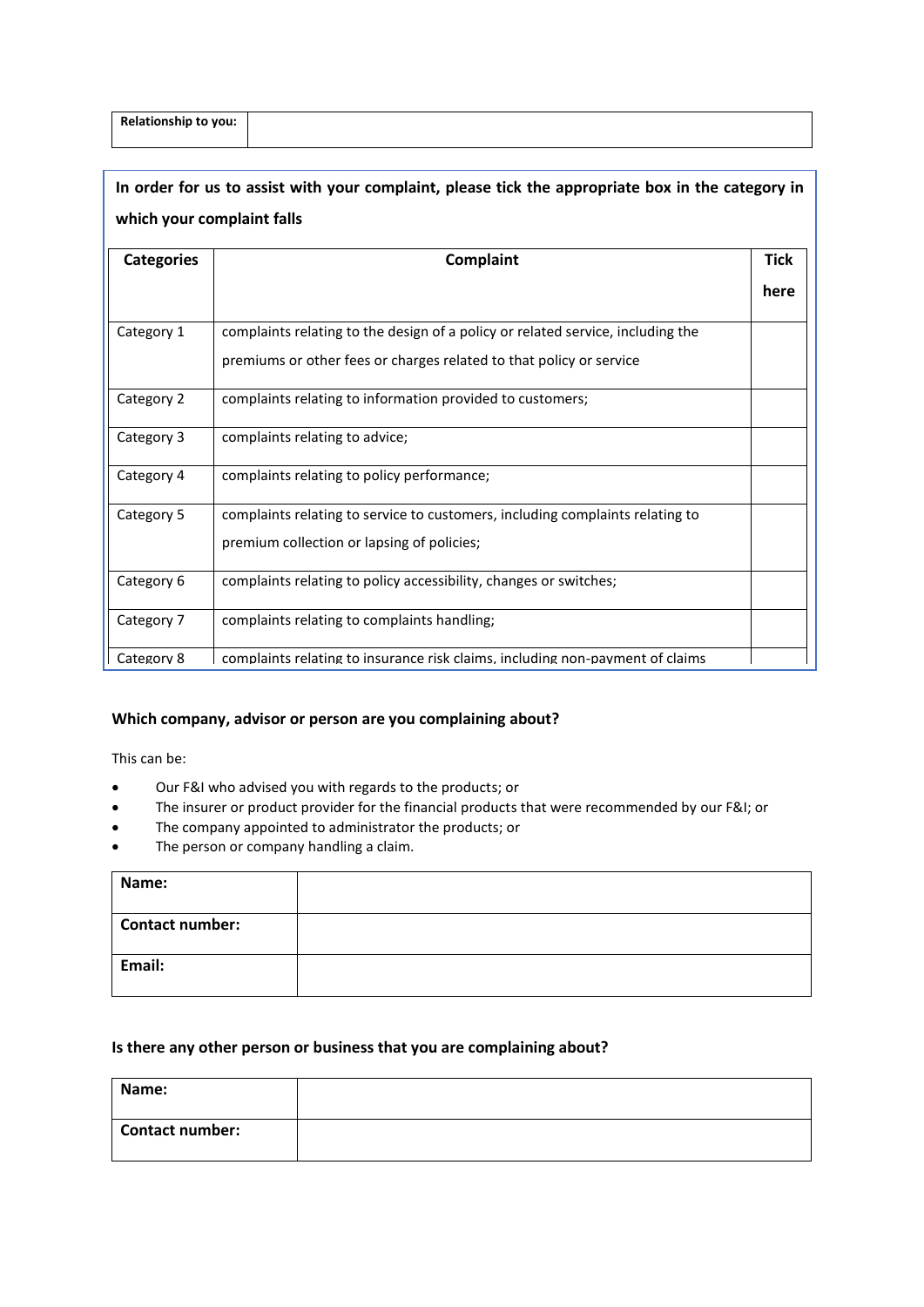| Email: |  |
|--------|--|
|        |  |

**Please give us the name(s) of the financial product(s) you are complaining about, and provide details of the product provider where possible:**

| What type of financial product was sold to you?              |  |
|--------------------------------------------------------------|--|
|                                                              |  |
| (This refers to maintenance & service plans, life insurance, |  |
|                                                              |  |
| short term insurance and value-add products sold to you      |  |
| when you purchased the vehicle)                              |  |
|                                                              |  |
| The date when the financial product was sold to              |  |
|                                                              |  |
| you:                                                         |  |
| When did you first realise there was a problem?              |  |
|                                                              |  |
| If you have complained about this in the past,               |  |
|                                                              |  |
| when did you first complain and to whom did you              |  |
| address your complaint                                       |  |
|                                                              |  |
| Has the complaint been referred to an Ombud?                 |  |
|                                                              |  |
| If yes, please indicate which Ombud and provide us           |  |
| with their reference number:                                 |  |
|                                                              |  |
|                                                              |  |

**Tell us about your complaint – what happened?** (Provide as much detail as possible, and feel free to expand in an annexure, if there is insufficient space. The documents you annex hereto will be deemed to form part of your complaint form)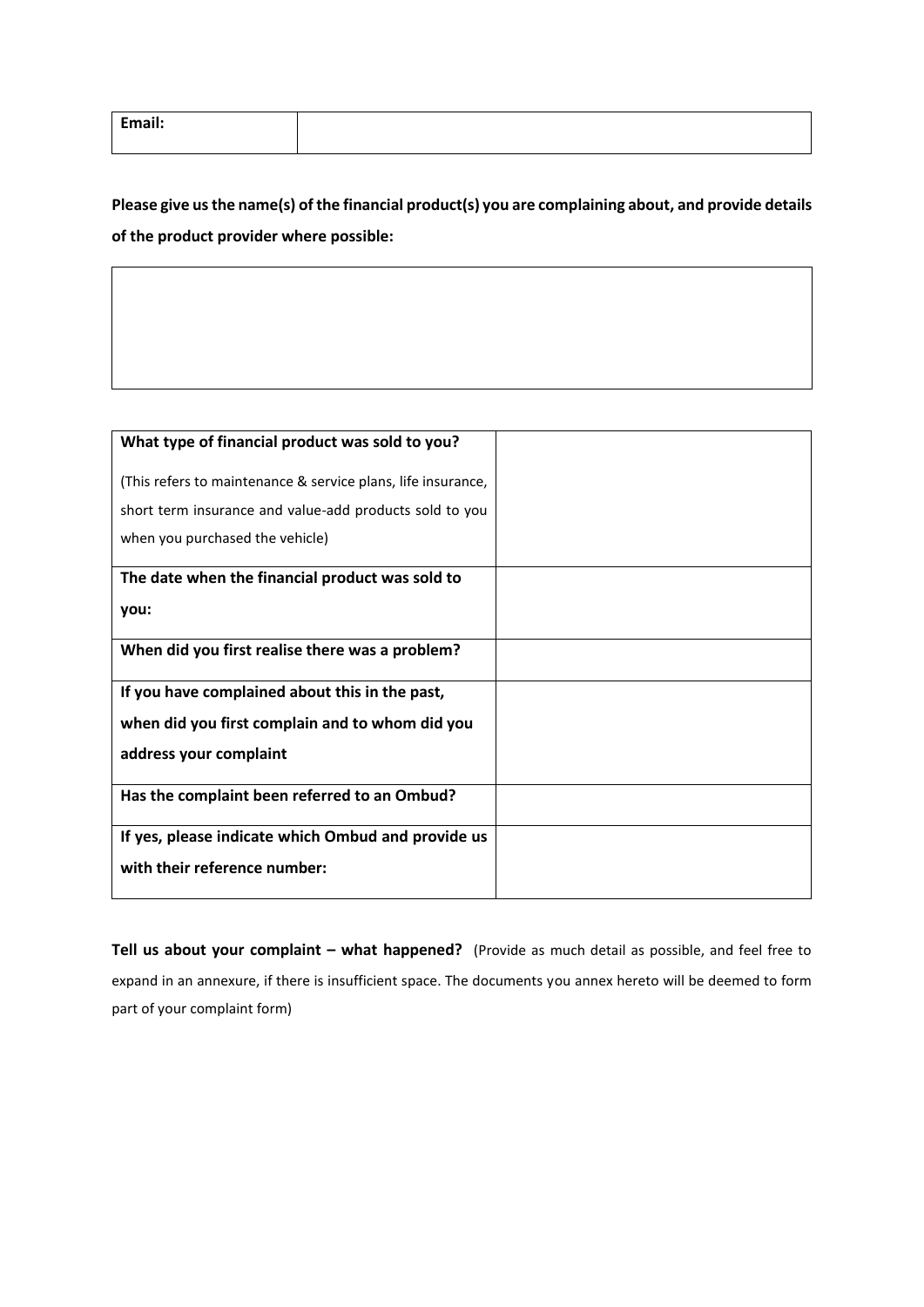#### **When providing details of your complaint, please focus on the following:**

- Do you believe the advice and / or recommendation made was appropriate?
- If not, provide details of why the advice or recommendation made was inappropriate.
- What were the reasons for purchasing the product.
- What was your understanding of the financial product recommended?
- What was disclosed to you with regards to the nature of the product and the risks involved?
- Were you provided with a copy of the record of advice and the product information documentation?
- Please provide us with copies of any and all documentation that will assist in us investigating your complaint.

#### **Complaint details**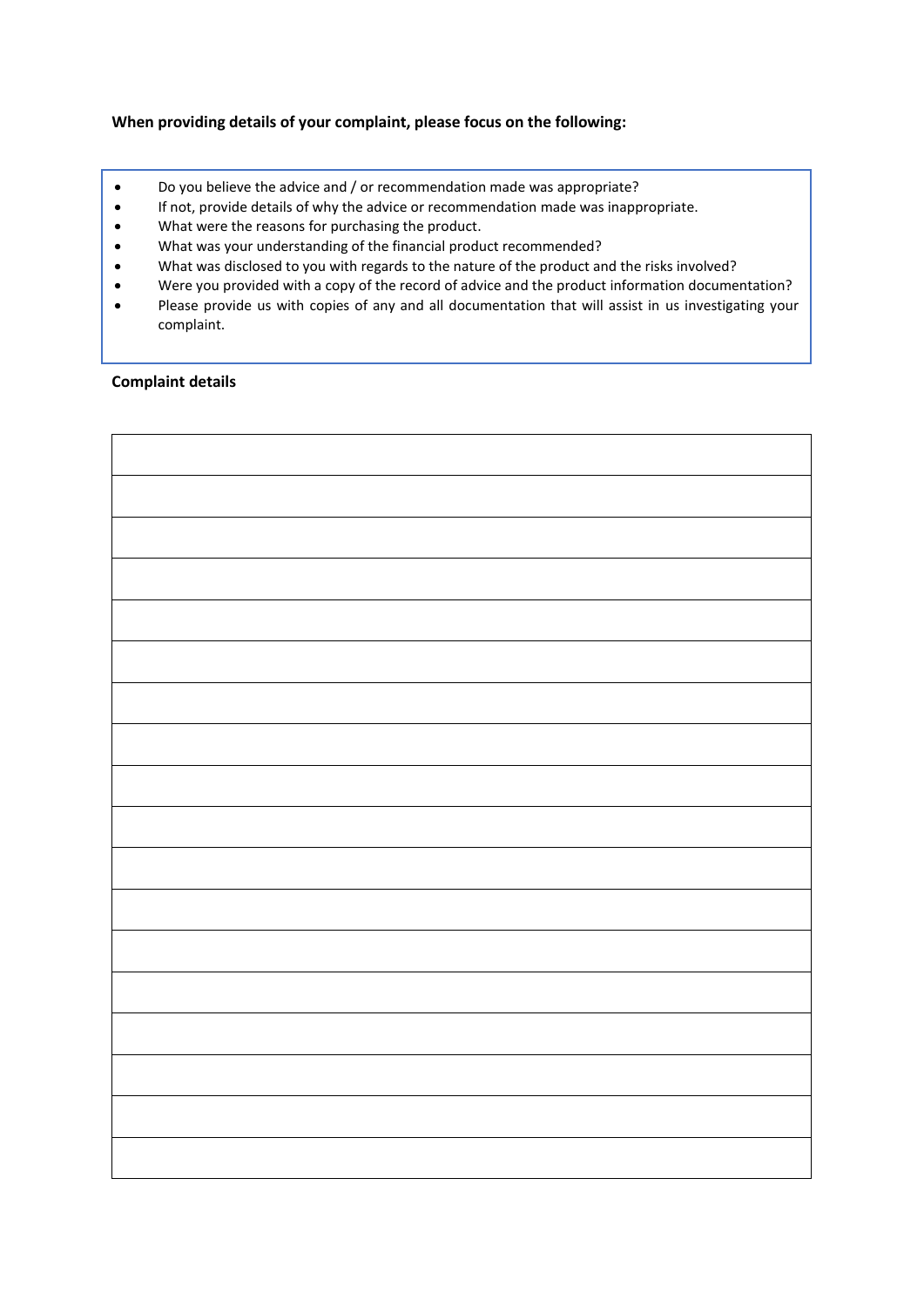# **How have you been affected – financially or otherwise?**

# **How would you like us to put things right for you?**

| the control of the control of the control of |  |  |
|----------------------------------------------|--|--|
|                                              |  |  |
|                                              |  |  |
|                                              |  |  |

\_\_\_\_\_\_\_\_\_\_\_\_\_\_\_\_\_\_\_\_\_\_\_\_\_\_\_\_\_\_\_\_\_\_\_\_\_\_\_\_\_\_\_\_\_\_\_\_\_\_\_\_\_\_\_\_\_\_\_\_\_\_\_\_\_\_\_\_\_\_\_\_\_\_\_\_\_\_\_\_\_\_